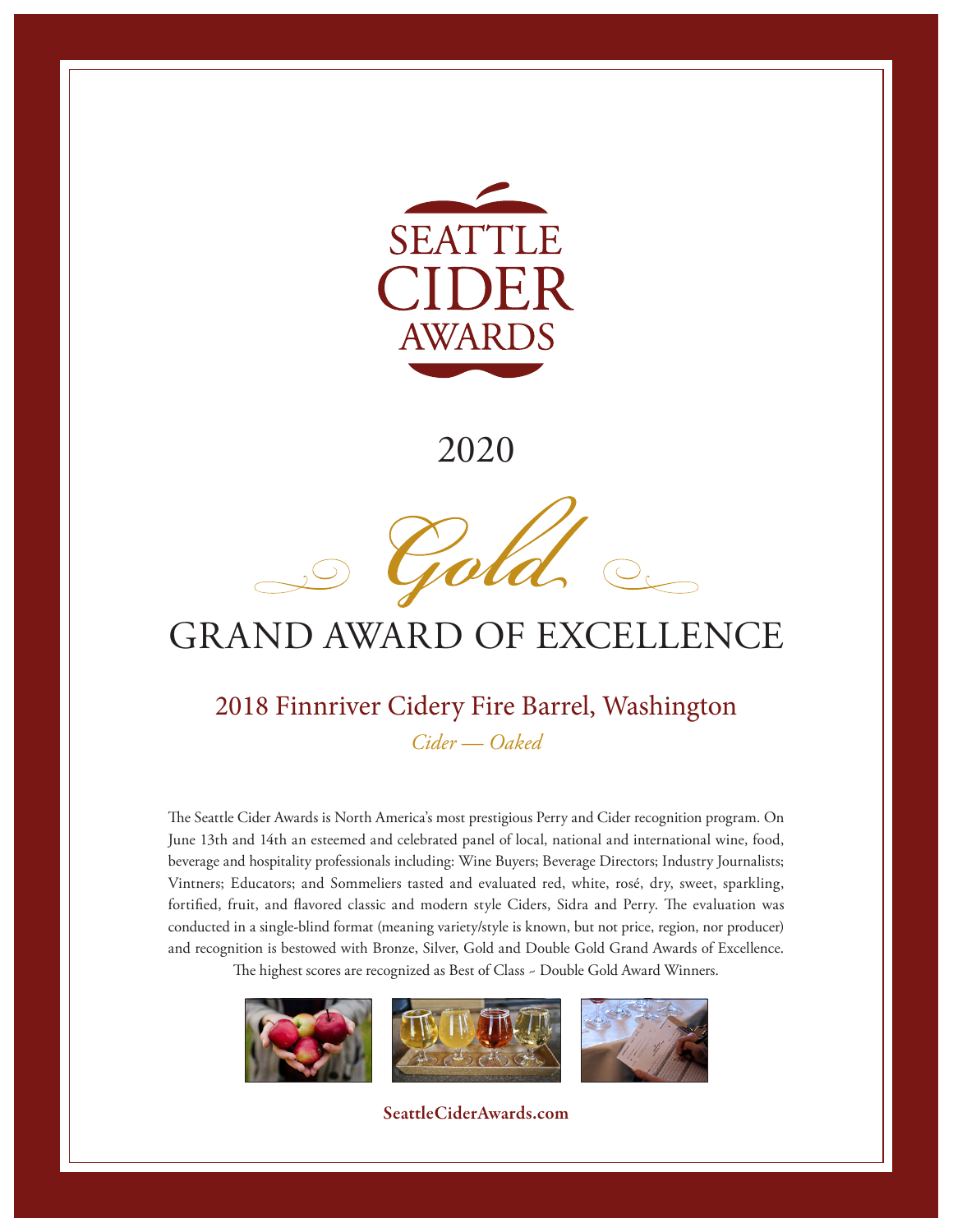



# GRAND AWARD OF EXCELLENCE

### 2018 Sycamore Ranch Vineyard & Winery CLXXIV Home Base

*Cider — Oaked*

The Seattle Cider Awards is North America's most prestigious Perry and Cider recognition program. On June 13th and 14th an esteemed and celebrated panel of local, national and international wine, food, beverage and hospitality professionals including: Wine Buyers; Beverage Directors; Industry Journalists; Vintners; Educators; and Sommeliers tasted and evaluated red, white, rosé, dry, sweet, sparkling, fortified, fruit, and flavored classic and modern style Ciders, Sidra and Perry. The evaluation was conducted in a single-blind format (meaning variety/style is known, but not price, region, nor producer) and recognition is bestowed with Bronze, Silver, Gold and Double Gold Grand Awards of Excellence.

The highest scores are recognized as Best of Class ~ Double Gold Award Winners.

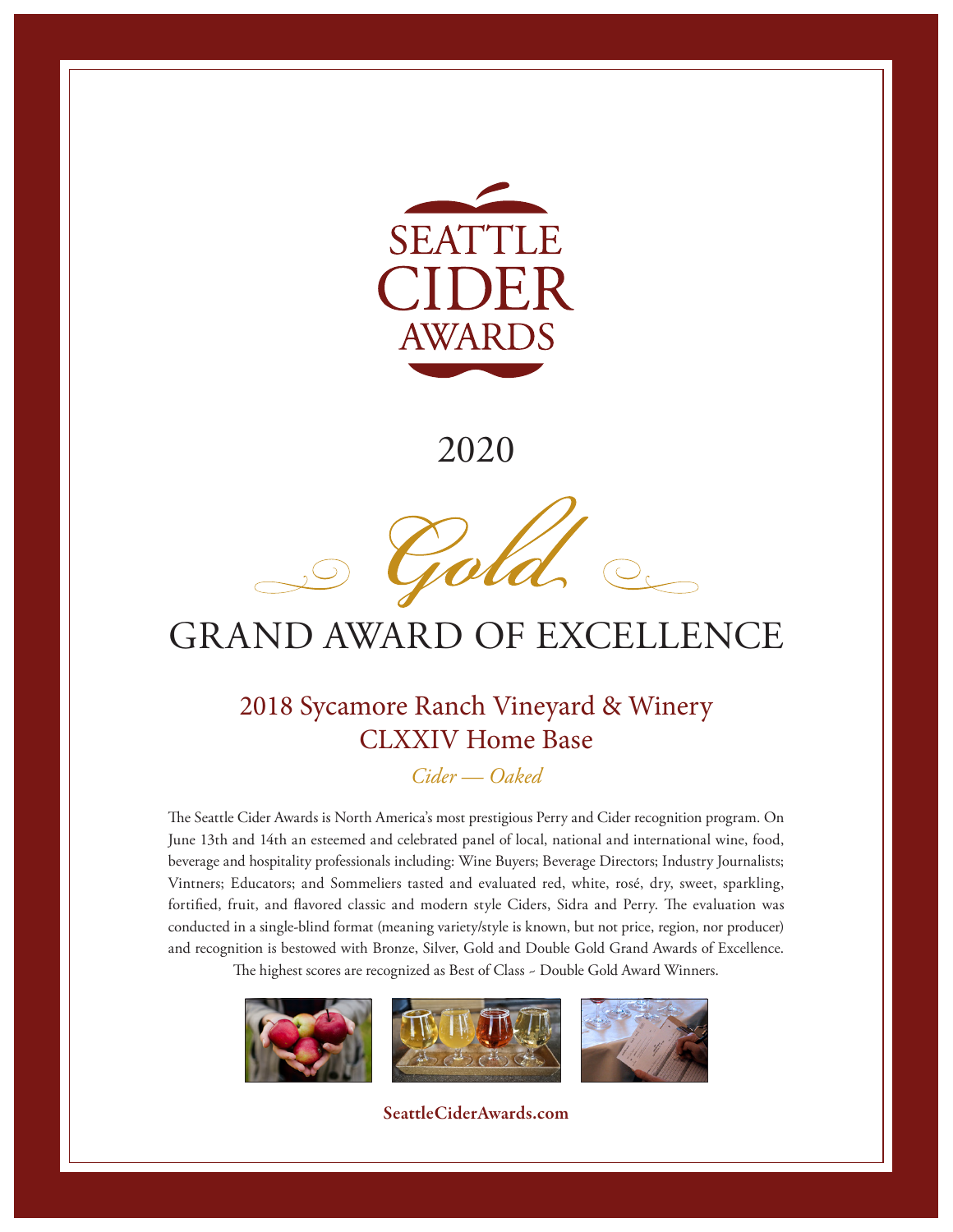

*Sive*  $\begin{picture}(120,10) \put(0,0){\line(1,0){10}} \put(15,0){\line(1,0){10}} \put(15,0){\line(1,0){10}} \put(15,0){\line(1,0){10}} \put(15,0){\line(1,0){10}} \put(15,0){\line(1,0){10}} \put(15,0){\line(1,0){10}} \put(15,0){\line(1,0){10}} \put(15,0){\line(1,0){10}} \put(15,0){\line(1,0){10}} \put(15,0){\line(1,0){10}} \put(15,0){\line($ 

# GRAND AWARD OF EXCELLENCE

### 2020 Bad Granny Cider Company Original Honey Crisp, Yakima Valley

*Cider — Modern* 

The Seattle Cider Awards is North America's most prestigious Perry and Cider recognition program. On June 13th and 14th an esteemed and celebrated panel of local, national and international wine, food, beverage and hospitality professionals including: Wine Buyers; Beverage Directors; Industry Journalists; Vintners; Educators; and Sommeliers tasted and evaluated red, white, rosé, dry, sweet, sparkling, fortified, fruit, and flavored classic and modern style Ciders, Sidra and Perry. The evaluation was conducted in a single-blind format (meaning variety/style is known, but not price, region, nor producer) and recognition is bestowed with Bronze, Silver, Gold and Double Gold Grand Awards of Excellence.

The highest scores are recognized as Best of Class ~ Double Gold Award Winners.

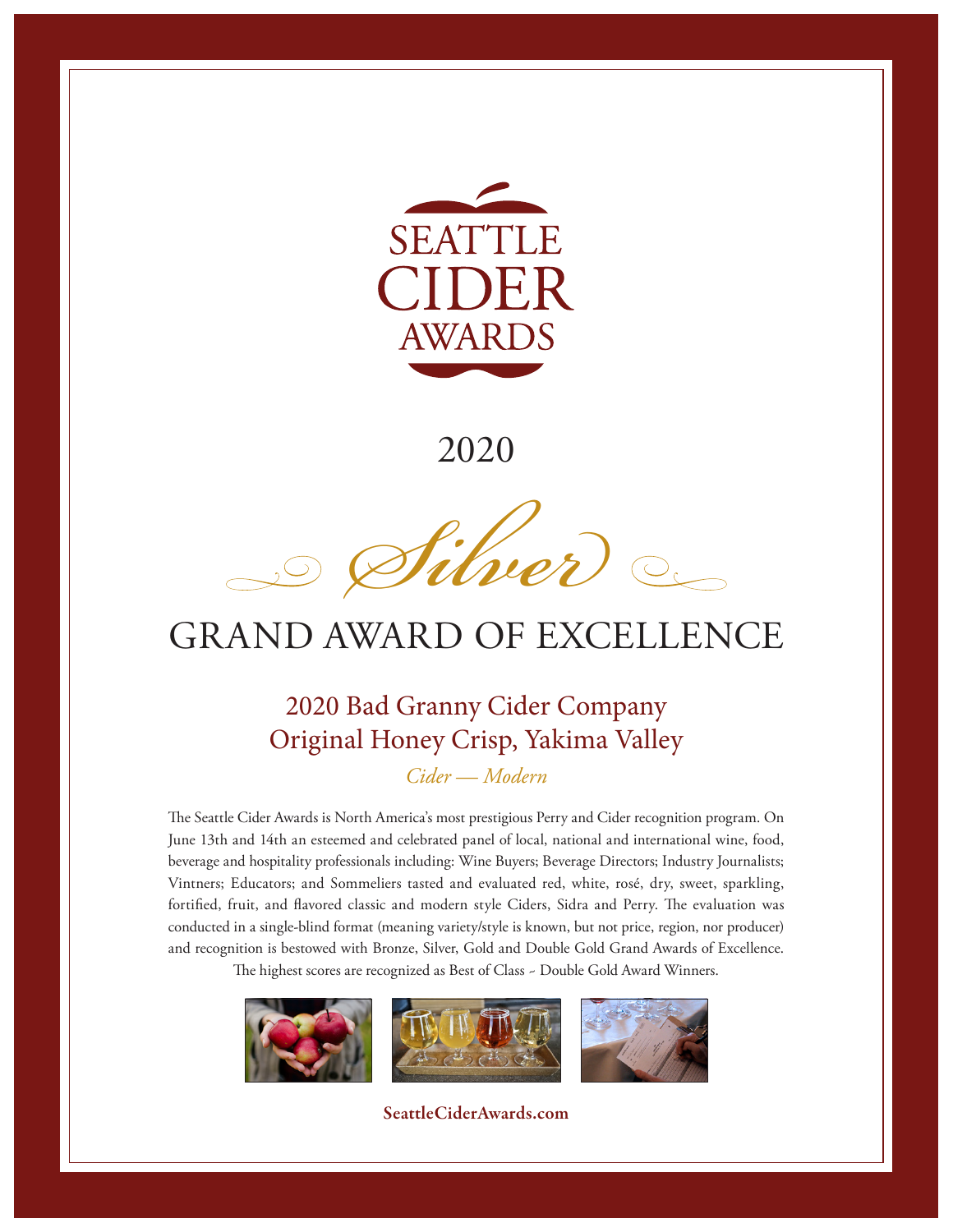

*Sive*  $\bigcirc$ 

## GRAND AWARD OF EXCELLENCE

### 2018 Sycamore Ranch Vineyard & Winery Howdy Y'all Arkansas Black Cider, Arkansas

*Cider - Oaked* 

The Seattle Cider Awards is North America's most prestigious Perry and Cider recognition program. On June 13th and 14th an esteemed and celebrated panel of local, national and international wine, food, beverage and hospitality professionals including: Wine Buyers; Beverage Directors; Industry Journalists; Vintners; Educators; and Sommeliers tasted and evaluated red, white, rosé, dry, sweet, sparkling, fortified, fruit, and flavored classic and modern style Ciders, Sidra and Perry. The evaluation was conducted in a single-blind format (meaning variety/style is known, but not price, region, nor producer) and recognition is bestowed with Bronze, Silver, Gold and Double Gold Grand Awards of Excellence.

The highest scores are recognized as Best of Class ~ Double Gold Award Winners.

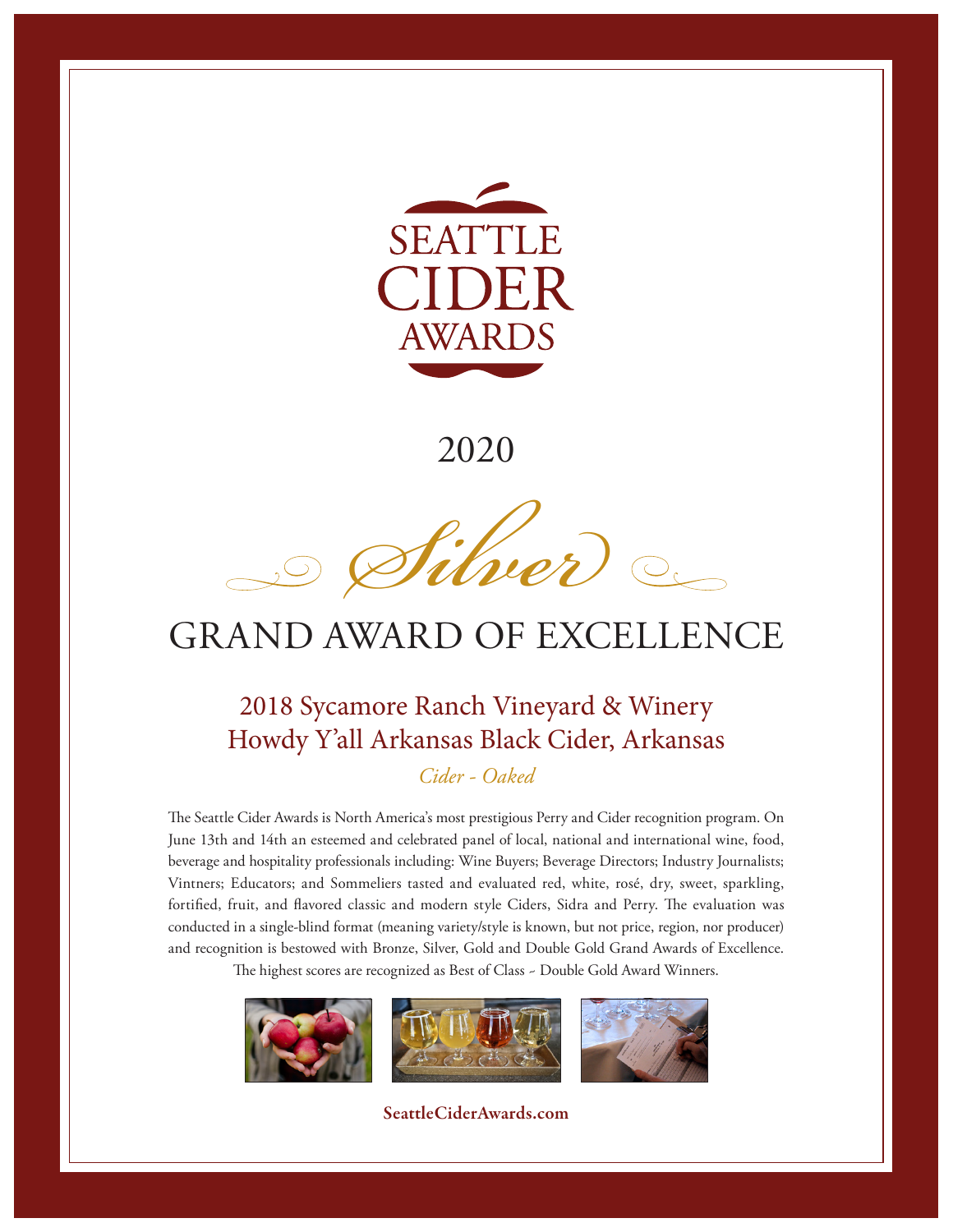

*Sive*  $\begin{picture}(120,10) \put(0,0){\line(1,0){10}} \put(15,0){\line(1,0){10}} \put(15,0){\line(1,0){10}} \put(15,0){\line(1,0){10}} \put(15,0){\line(1,0){10}} \put(15,0){\line(1,0){10}} \put(15,0){\line(1,0){10}} \put(15,0){\line(1,0){10}} \put(15,0){\line(1,0){10}} \put(15,0){\line(1,0){10}} \put(15,0){\line(1,0){10}} \put(15,0){\line($ 

## GRAND AWARD OF EXCELLENCE

### 2018 Sycamore Ranch Vineyard & Winery Belezza Rome Beauty Cider, California

*Cider — Oaked*

The Seattle Cider Awards is North America's most prestigious Perry and Cider recognition program. On June 13th and 14th an esteemed and celebrated panel of local, national and international wine, food, beverage and hospitality professionals including: Wine Buyers; Beverage Directors; Industry Journalists; Vintners; Educators; and Sommeliers tasted and evaluated red, white, rosé, dry, sweet, sparkling, fortified, fruit, and flavored classic and modern style Ciders, Sidra and Perry. The evaluation was conducted in a single-blind format (meaning variety/style is known, but not price, region, nor producer) and recognition is bestowed with Bronze, Silver, Gold and Double Gold Grand Awards of Excellence.

The highest scores are recognized as Best of Class ~ Double Gold Award Winners.

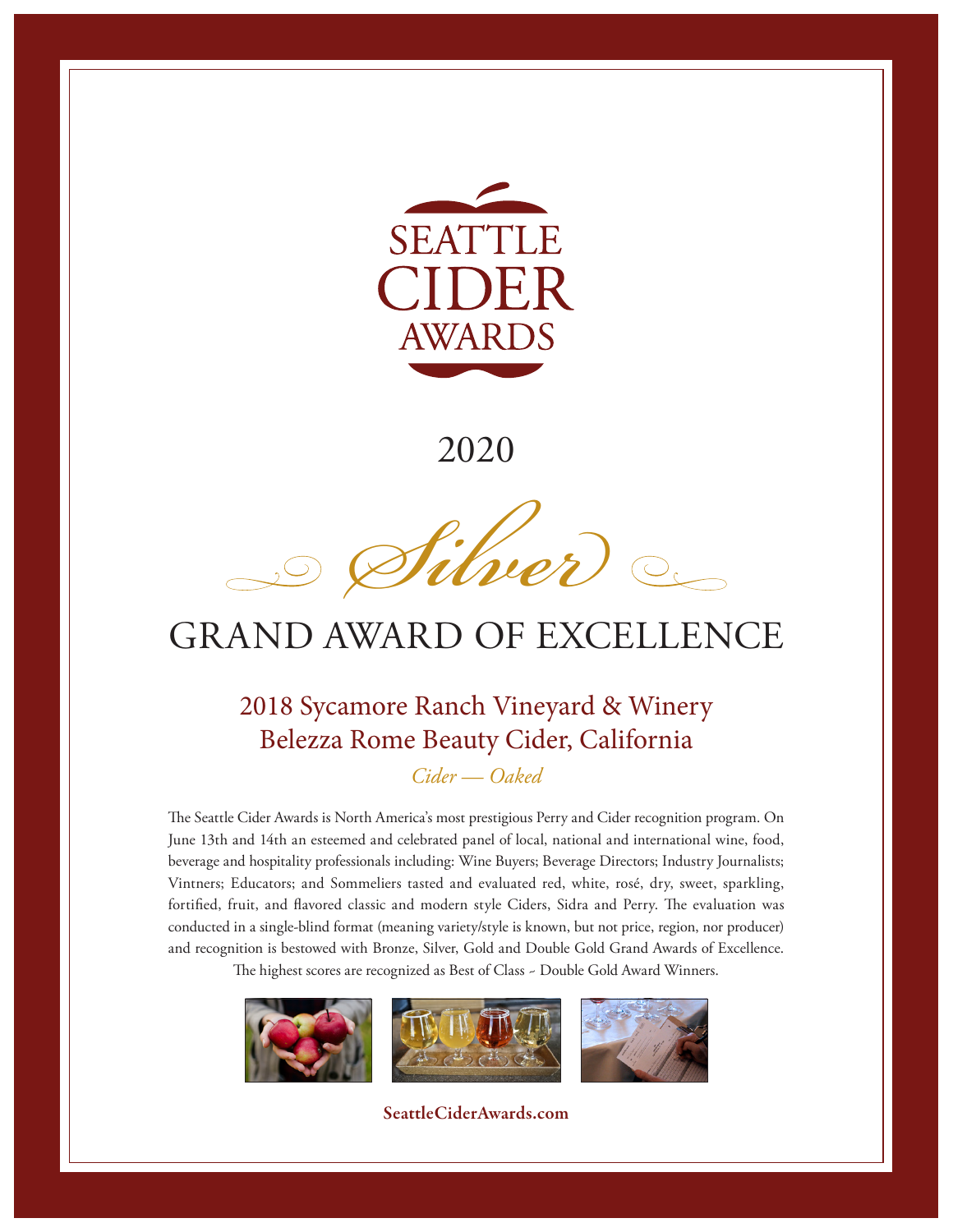

*Sive*  $\begin{picture}(120,10) \put(0,0){\line(1,0){10}} \put(15,0){\line(1,0){10}} \put(15,0){\line(1,0){10}} \put(15,0){\line(1,0){10}} \put(15,0){\line(1,0){10}} \put(15,0){\line(1,0){10}} \put(15,0){\line(1,0){10}} \put(15,0){\line(1,0){10}} \put(15,0){\line(1,0){10}} \put(15,0){\line(1,0){10}} \put(15,0){\line(1,0){10}} \put(15,0){\line($ 

## GRAND AWARD OF EXCELLENCE

### 2018 Sycamore Ranch Vineyard & Winery Butter 'N Toast Cider, California

*Cider — Oaked*

The Seattle Cider Awards is North America's most prestigious Perry and Cider recognition program. On June 13th and 14th an esteemed and celebrated panel of local, national and international wine, food, beverage and hospitality professionals including: Wine Buyers; Beverage Directors; Industry Journalists; Vintners; Educators; and Sommeliers tasted and evaluated red, white, rosé, dry, sweet, sparkling, fortified, fruit, and flavored classic and modern style Ciders, Sidra and Perry. The evaluation was conducted in a single-blind format (meaning variety/style is known, but not price, region, nor producer) and recognition is bestowed with Bronze, Silver, Gold and Double Gold Grand Awards of Excellence.

The highest scores are recognized as Best of Class ~ Double Gold Award Winners.

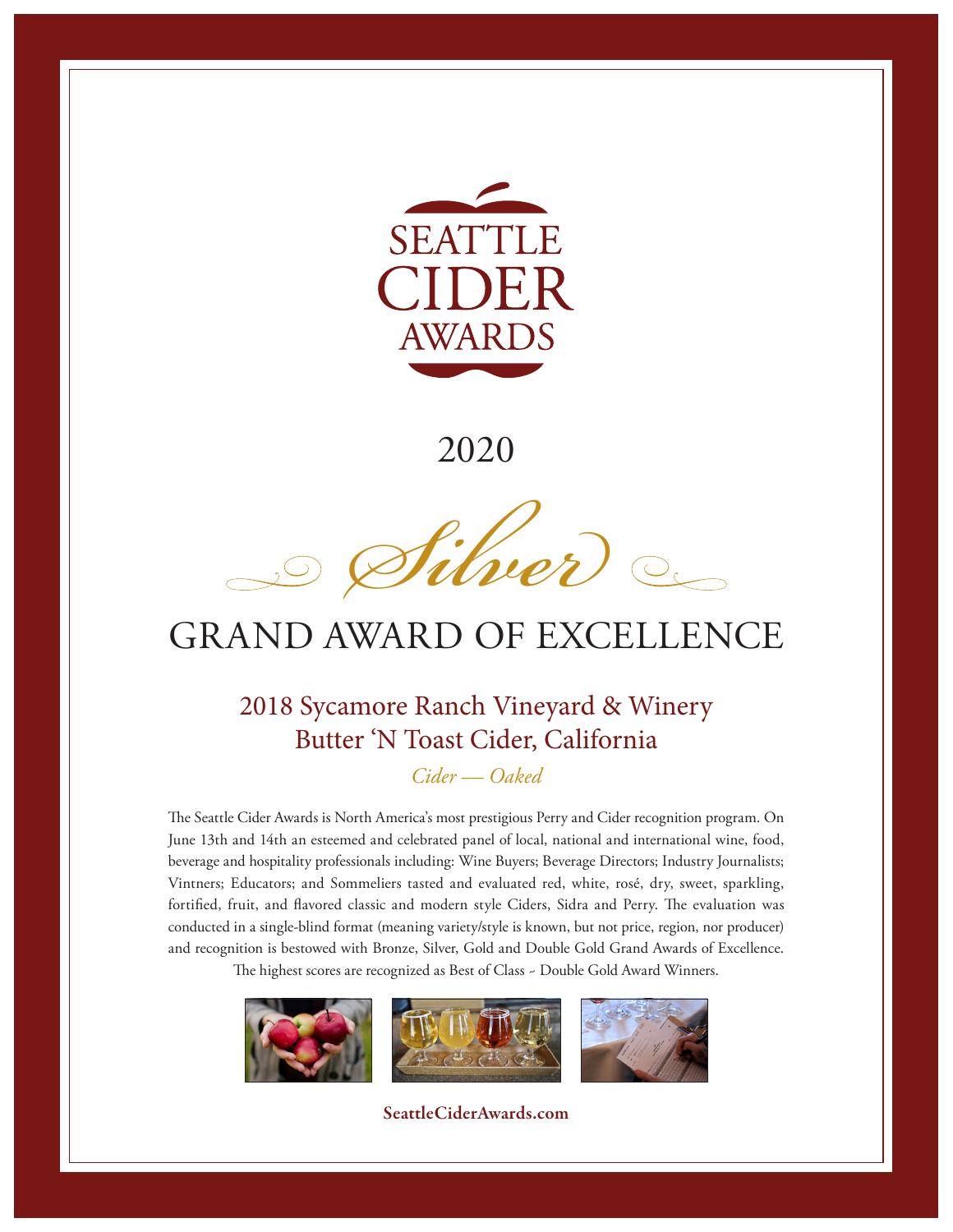

*Bronze*

## GRAND AWARD OF EXCELLENCE

### 2020 Washington Gold Cider Golden Delicious, Lake Chelan Valley

*Cider — Modern*

The Seattle Cider Awards is North America's most prestigious Perry and Cider recognition program. On June 13th and 14th an esteemed and celebrated panel of local, national and international wine, food, beverage and hospitality professionals including: Wine Buyers; Beverage Directors; Industry Journalists; Vintners; Educators; and Sommeliers tasted and evaluated red, white, rosé, dry, sweet, sparkling, fortified, fruit, and flavored classic and modern style Ciders, Sidra and Perry. The evaluation was conducted in a single-blind format (meaning variety/style is known, but not price, region, nor producer) and recognition is bestowed with Bronze, Silver, Gold and Double Gold Grand Awards of Excellence.

The highest scores are recognized as Best of Class ~ Double Gold Award Winners.

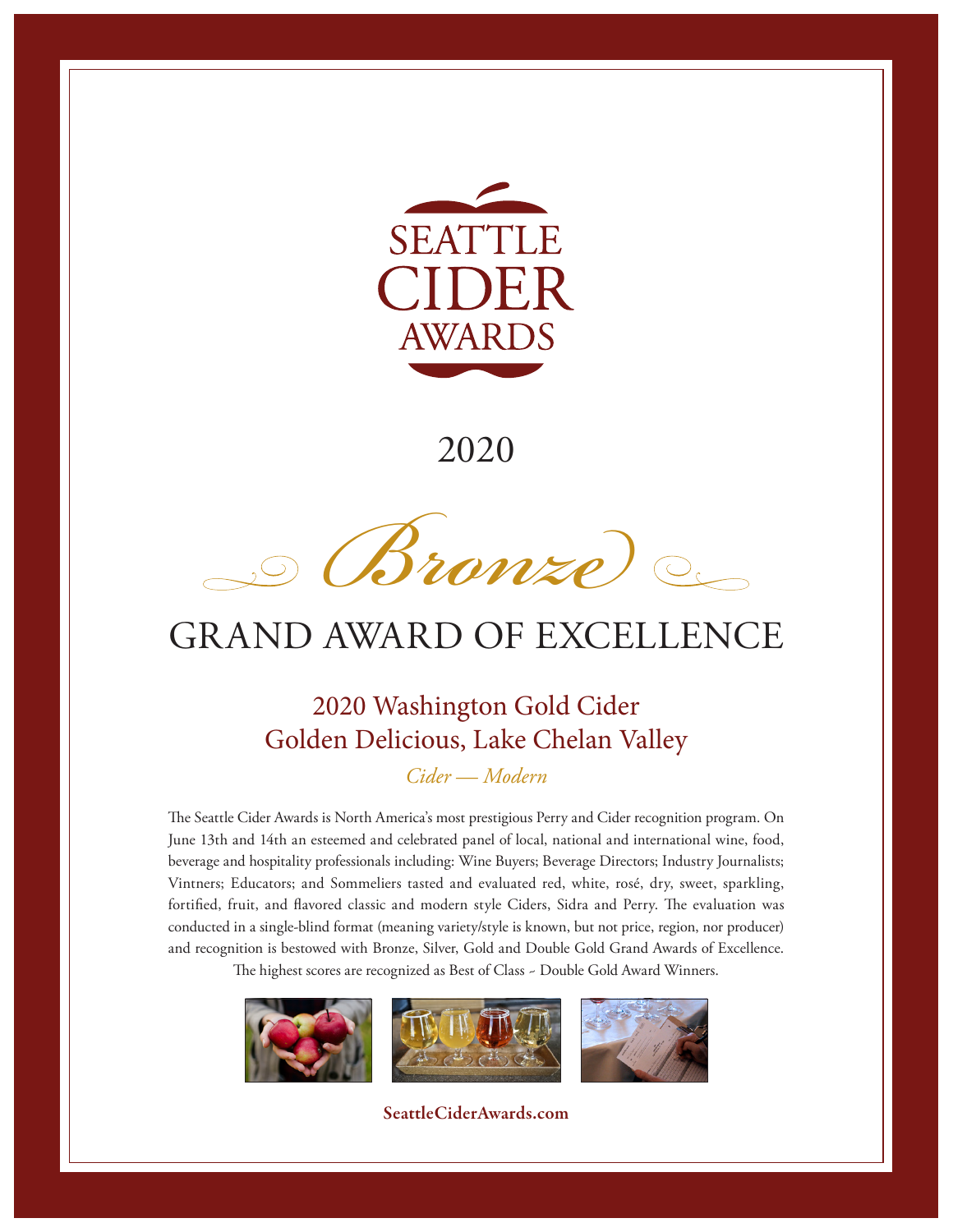

*Bronze*

## GRAND AWARD OF EXCELLENCE

#### 2020 Washington Gold Cider Original, Lake Chelan Valley *Cider — Modern*

The Seattle Cider Awards is North America's most prestigious Perry and Cider recognition program. On June 13th and 14th an esteemed and celebrated panel of local, national and international wine, food, beverage and hospitality professionals including: Wine Buyers; Beverage Directors; Industry Journalists; Vintners; Educators; and Sommeliers tasted and evaluated red, white, rosé, dry, sweet, sparkling, fortified, fruit, and flavored classic and modern style Ciders, Sidra and Perry. The evaluation was conducted in a single-blind format (meaning variety/style is known, but not price, region, nor producer) and recognition is bestowed with Bronze, Silver, Gold and Double Gold Grand Awards of Excellence.

The highest scores are recognized as Best of Class ~ Double Gold Award Winners.

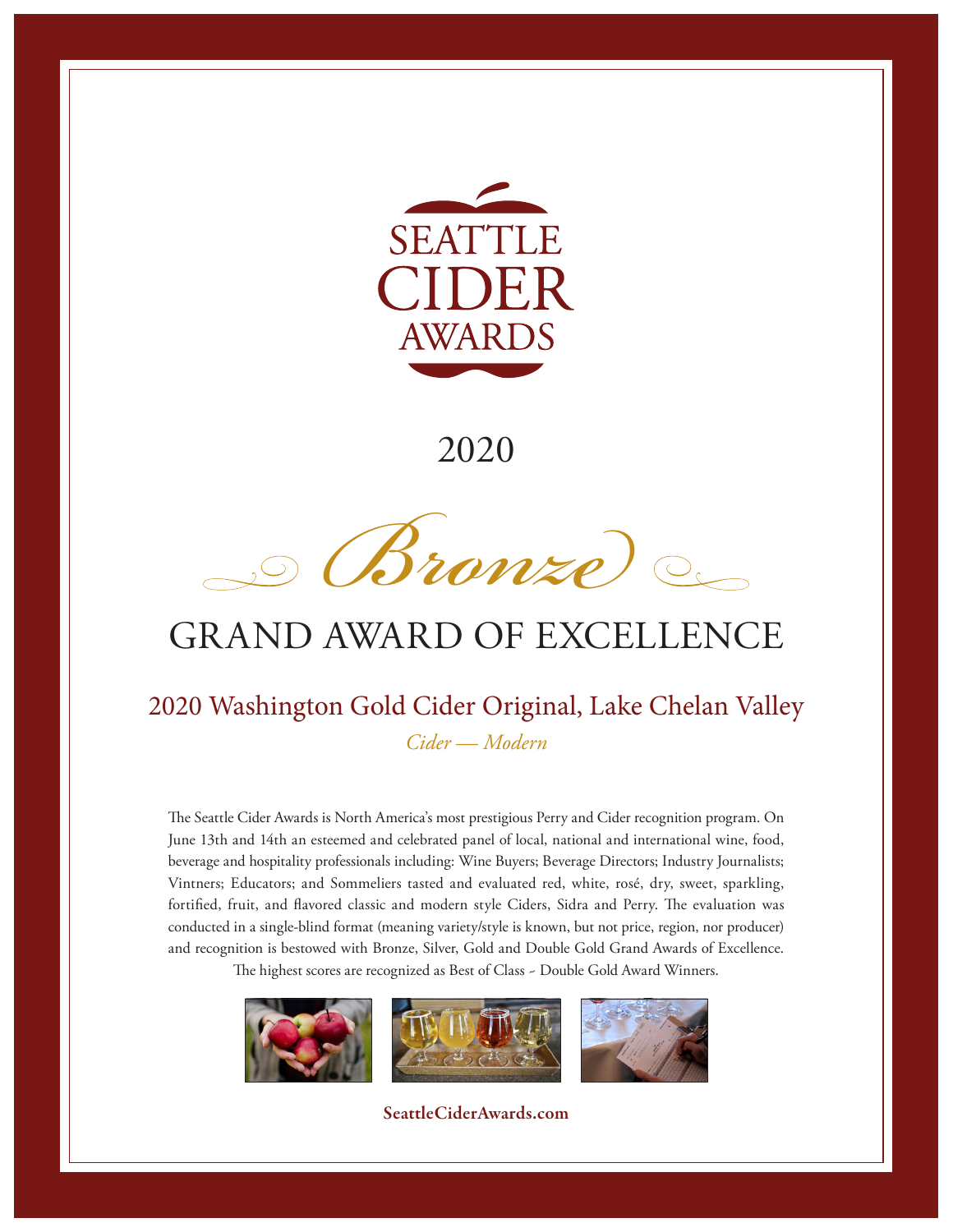

*Bronze*

# GRAND AWARD OF EXCELLENCE

#### 2020 Common Cider Co. Black Rock Apply Saison, OR/WA *Cider — Heritage*

The Seattle Cider Awards is North America's most prestigious Perry and Cider recognition program. On June 13th and 14th an esteemed and celebrated panel of local, national and international wine, food, beverage and hospitality professionals including: Wine Buyers; Beverage Directors; Industry Journalists; Vintners; Educators; and Sommeliers tasted and evaluated red, white, rosé, dry, sweet, sparkling, fortified, fruit, and flavored classic and modern style Ciders, Sidra and Perry. The evaluation was conducted in a single-blind format (meaning variety/style is known, but not price, region, nor producer) and recognition is bestowed with Bronze, Silver, Gold and Double Gold Grand Awards of Excellence.

The highest scores are recognized as Best of Class ~ Double Gold Award Winners.

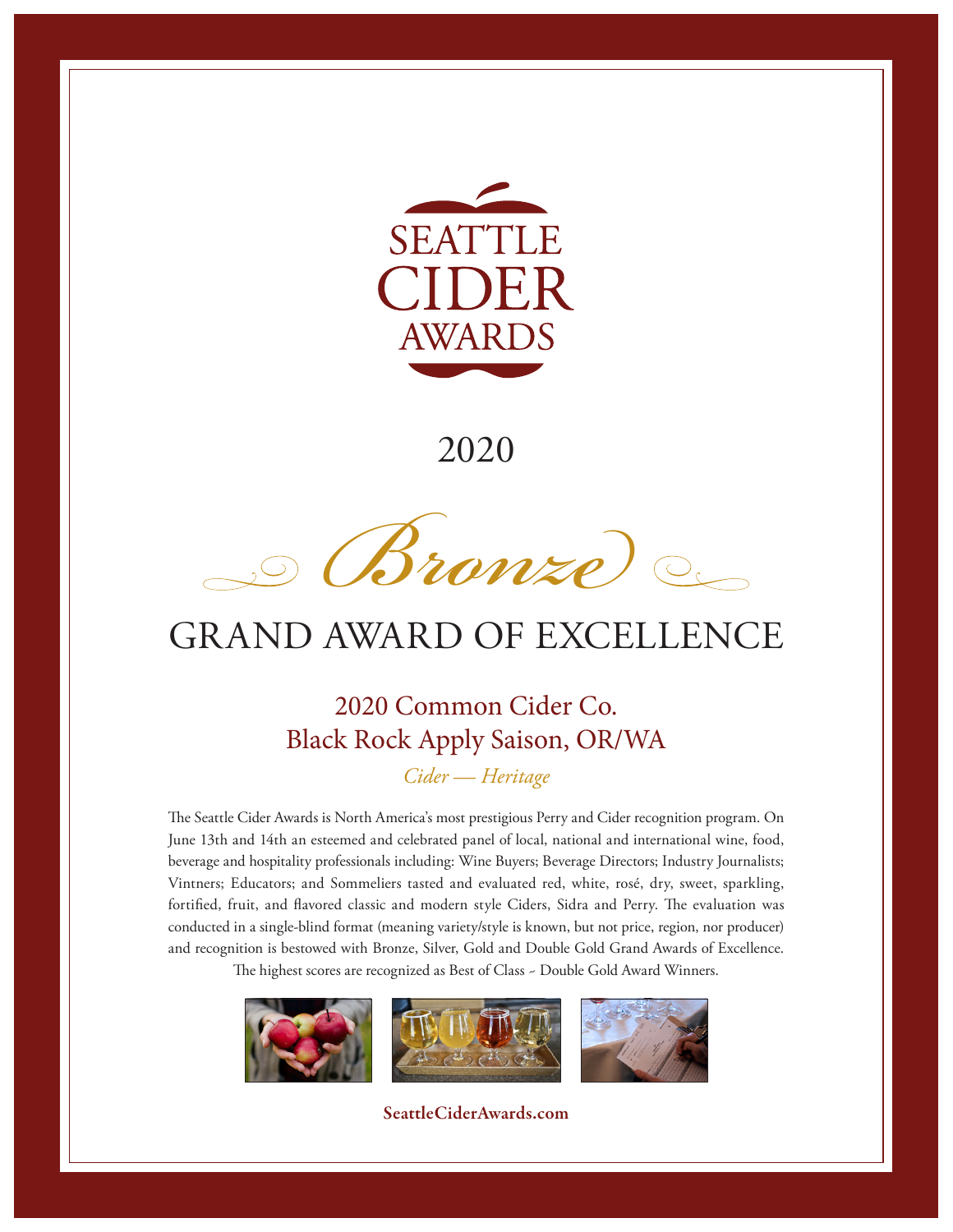

*Bronze*

## GRAND AWARD OF EXCELLENCE

### 2020 Double Mountain Brewery & Cidery Arkansas Black, Heirloom Orchard

*Cider — Heritage*

The Seattle Cider Awards is North America's most prestigious Perry and Cider recognition program. On June 13th and 14th an esteemed and celebrated panel of local, national and international wine, food, beverage and hospitality professionals including: Wine Buyers; Beverage Directors; Industry Journalists; Vintners; Educators; and Sommeliers tasted and evaluated red, white, rosé, dry, sweet, sparkling, fortified, fruit, and flavored classic and modern style Ciders, Sidra and Perry. The evaluation was conducted in a single-blind format (meaning variety/style is known, but not price, region, nor producer) and recognition is bestowed with Bronze, Silver, Gold and Double Gold Grand Awards of Excellence.

The highest scores are recognized as Best of Class ~ Double Gold Award Winners.

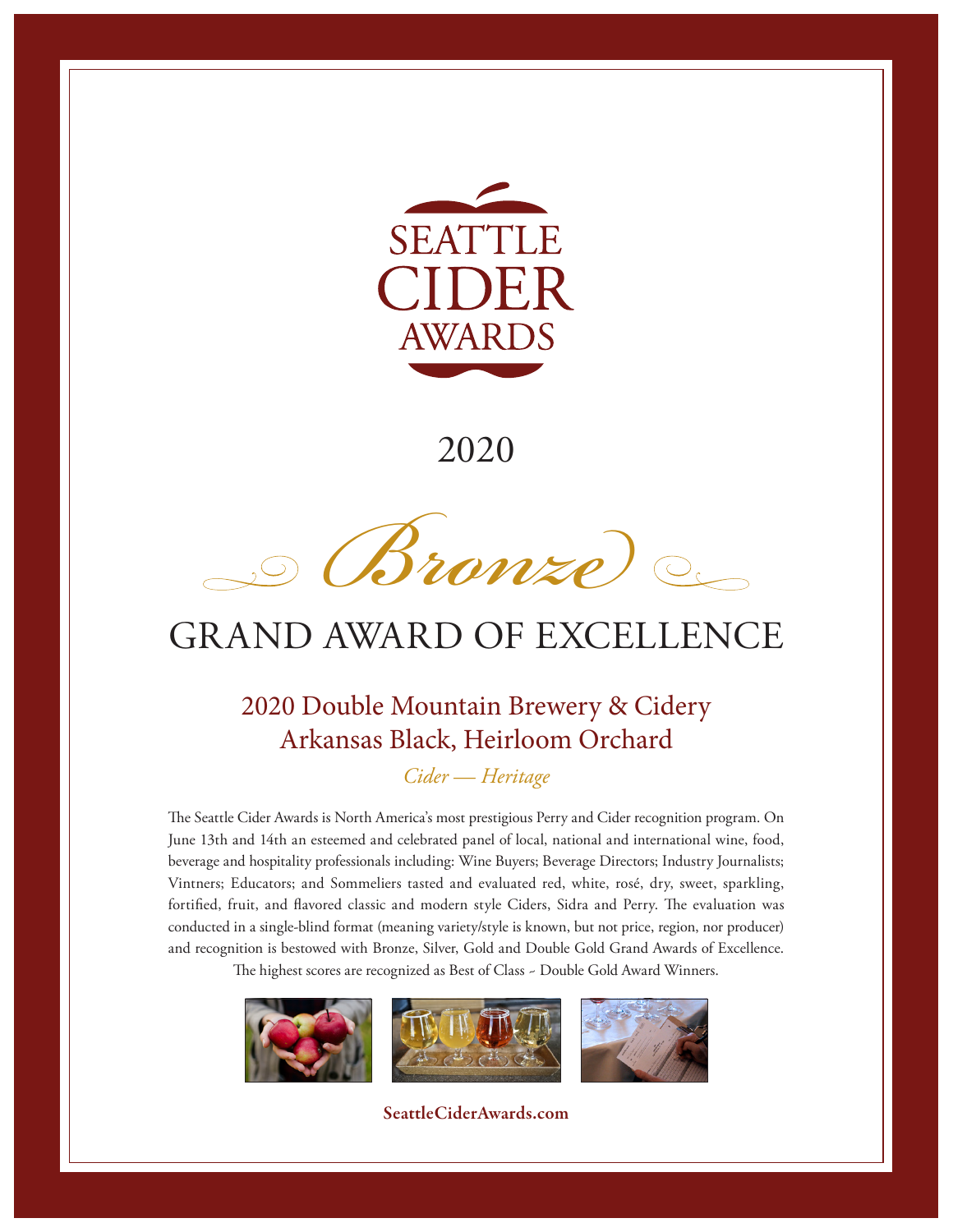

*Bronze*

## GRAND AWARD OF EXCELLENCE

### 2020 Double Mountain Brewery & Cidery Estate Heirloom, Swihart Orchards

*Cider — Heritage*

The Seattle Cider Awards is North America's most prestigious Perry and Cider recognition program. On June 13th and 14th an esteemed and celebrated panel of local, national and international wine, food, beverage and hospitality professionals including: Wine Buyers; Beverage Directors; Industry Journalists; Vintners; Educators; and Sommeliers tasted and evaluated red, white, rosé, dry, sweet, sparkling, fortified, fruit, and flavored classic and modern style Ciders, Sidra and Perry. The evaluation was conducted in a single-blind format (meaning variety/style is known, but not price, region, nor producer) and recognition is bestowed with Bronze, Silver, Gold and Double Gold Grand Awards of Excellence.

The highest scores are recognized as Best of Class ~ Double Gold Award Winners.

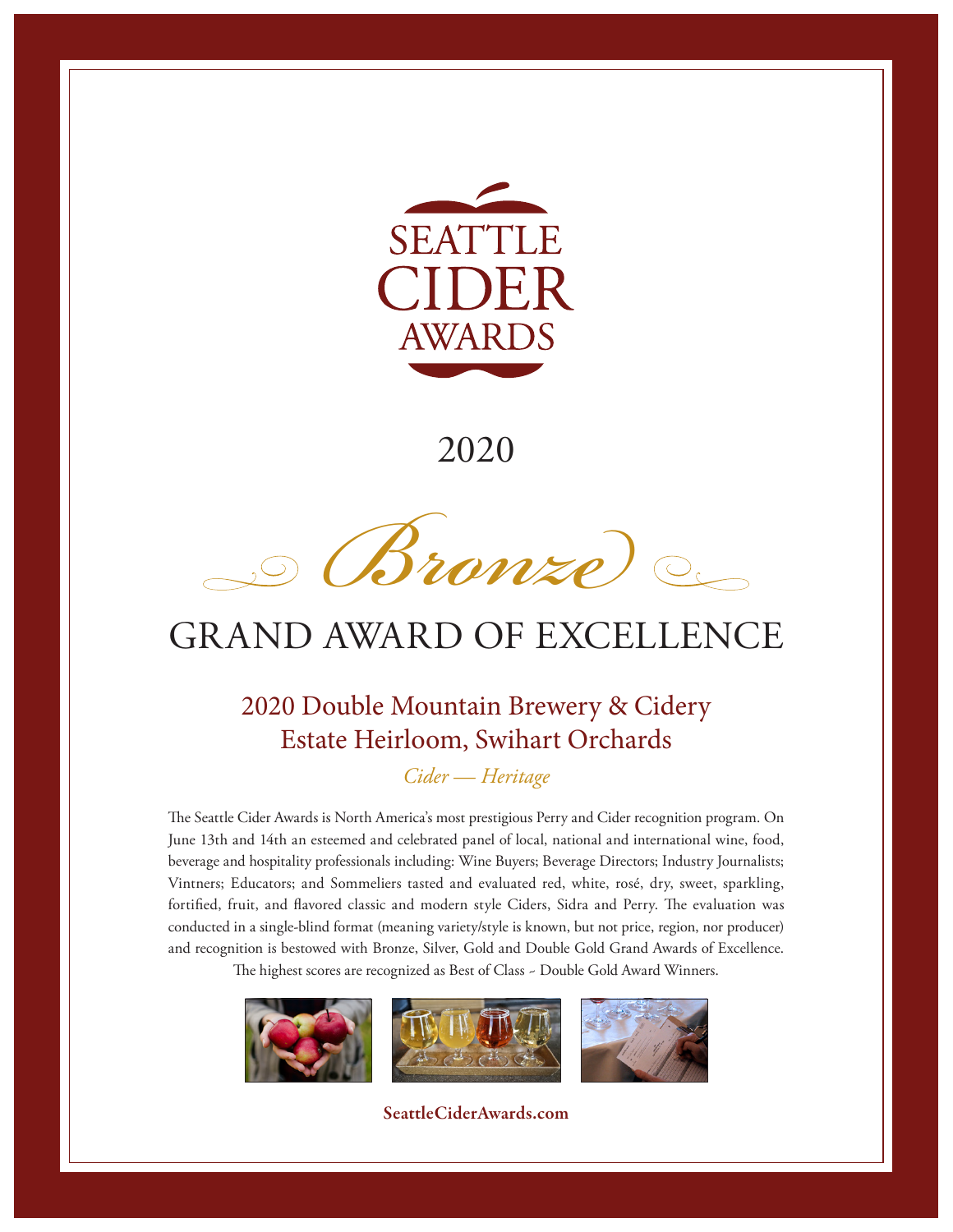

*Bronze*

## GRAND AWARD OF EXCELLENCE

### 2020 Double Mountain Brewery & Cidery Wickson Crab, Swihart, Kiyokawa & Heirloom Orchards

*Cider — Heritage*

The Seattle Cider Awards is North America's most prestigious Perry and Cider recognition program. On June 13th and 14th an esteemed and celebrated panel of local, national and international wine, food, beverage and hospitality professionals including: Wine Buyers; Beverage Directors; Industry Journalists; Vintners; Educators; and Sommeliers tasted and evaluated red, white, rosé, dry, sweet, sparkling, fortified, fruit, and flavored classic and modern style Ciders, Sidra and Perry. The evaluation was conducted in a single-blind format (meaning variety/style is known, but not price, region, nor producer) and recognition is bestowed with Bronze, Silver, Gold and Double Gold Grand Awards of Excellence.

The highest scores are recognized as Best of Class ~ Double Gold Award Winners.

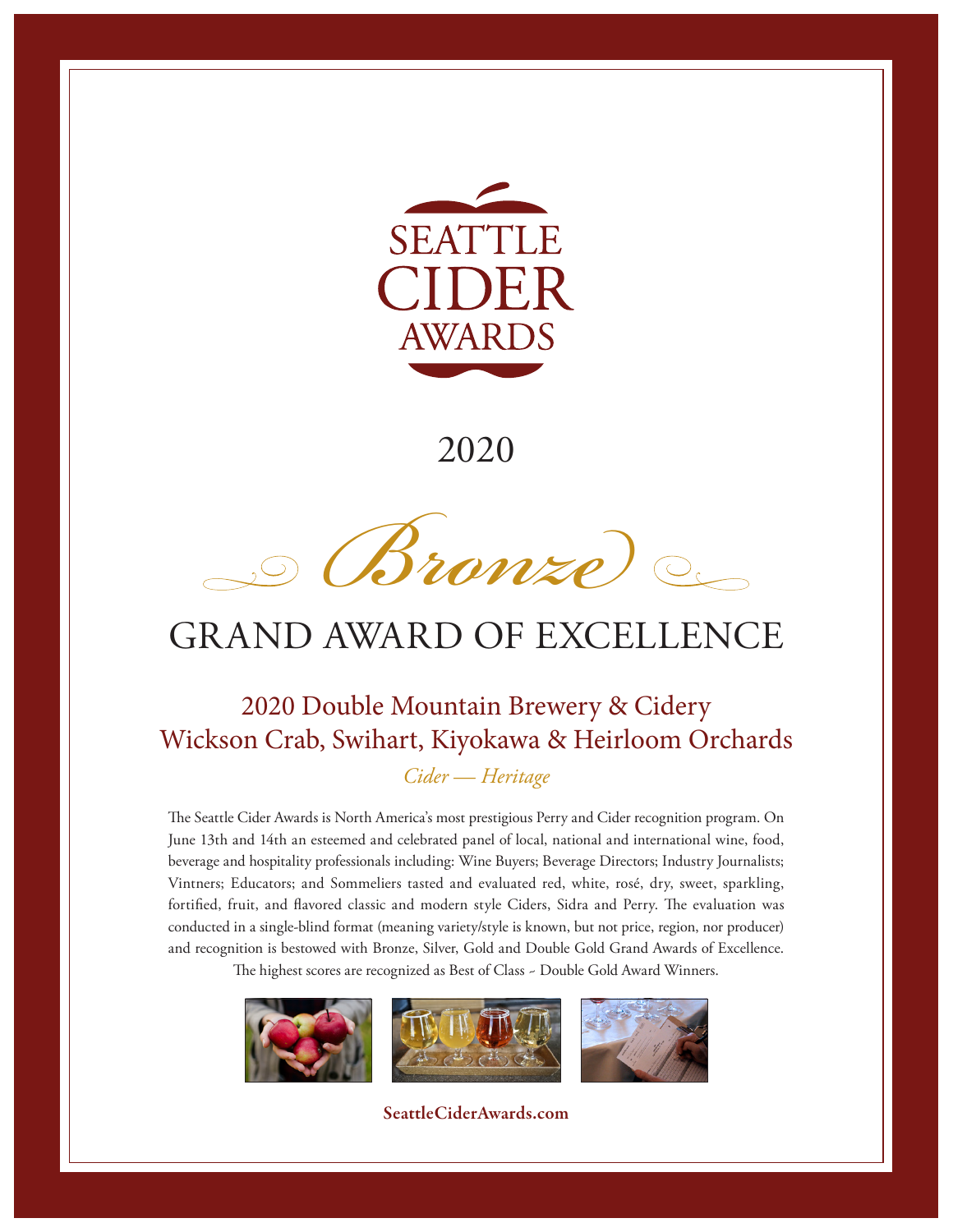

*Bronze*

## GRAND AWARD OF EXCELLENCE

### 2020 Double Mountain Brewery & Cidery Rosé Cider, Kiyokawa & Heirloom Orchards

*Cider — Modern*

The Seattle Cider Awards is North America's most prestigious Perry and Cider recognition program. On June 13th and 14th an esteemed and celebrated panel of local, national and international wine, food, beverage and hospitality professionals including: Wine Buyers; Beverage Directors; Industry Journalists; Vintners; Educators; and Sommeliers tasted and evaluated red, white, rosé, dry, sweet, sparkling, fortified, fruit, and flavored classic and modern style Ciders, Sidra and Perry. The evaluation was conducted in a single-blind format (meaning variety/style is known, but not price, region, nor producer) and recognition is bestowed with Bronze, Silver, Gold and Double Gold Grand Awards of Excellence.

The highest scores are recognized as Best of Class ~ Double Gold Award Winners.